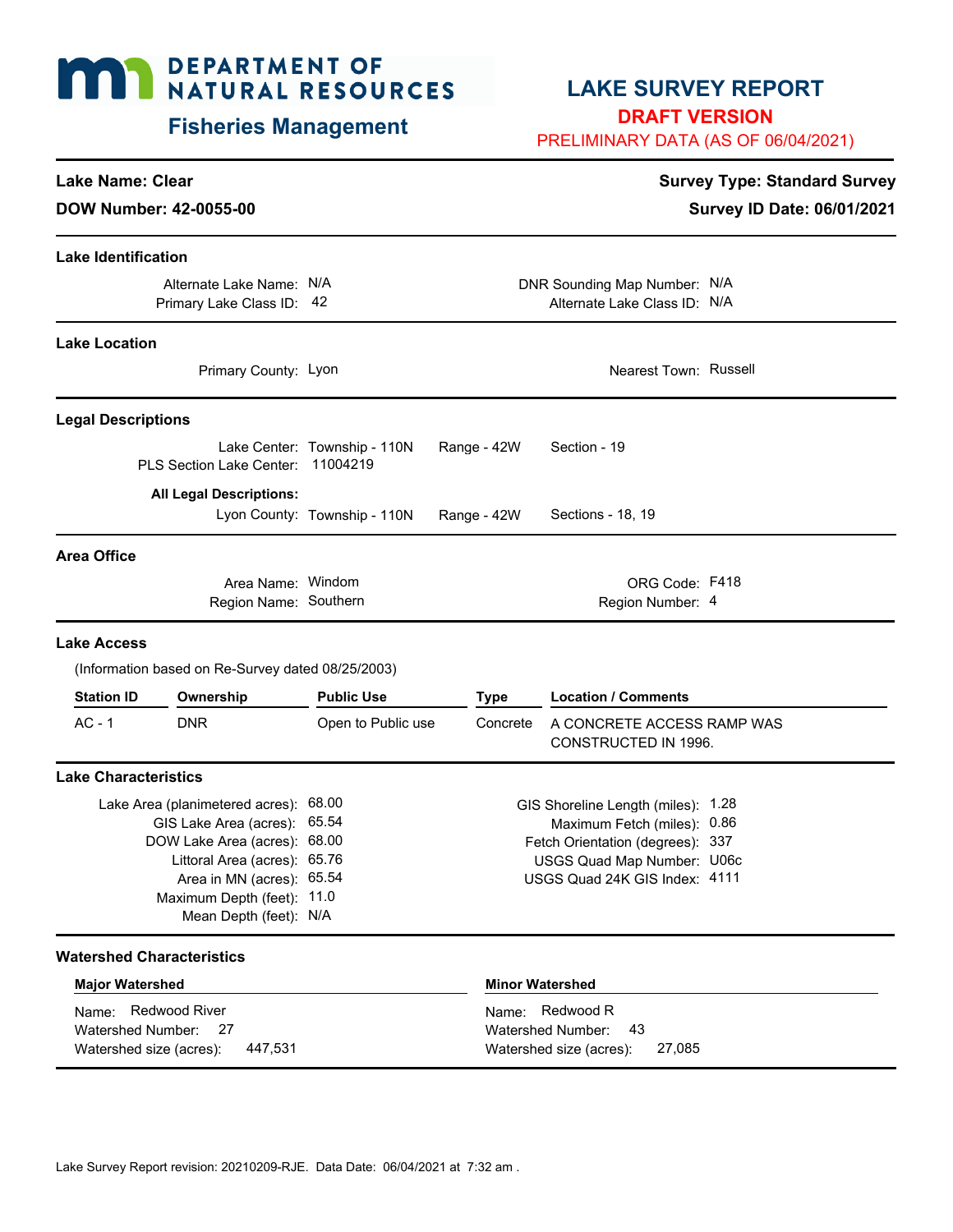

# **DRAFT LAKE SURVEY REPORT STANDARD SURVEY DATED 06/01/2021 FOR DOW NUMBER 42-0055-00**

#### **Surveys and Investigations**

| <b>Initial Survey: 08/29/1995.</b>  |                                                                                                             |
|-------------------------------------|-------------------------------------------------------------------------------------------------------------|
|                                     | <b>Re-Survey: 08/25/2003.</b>                                                                               |
|                                     | Population Assessment: 08/20/2012, 08/20/2007, 08/23/1999.                                                  |
| Winter Kill Assessment: 04/19/2010. |                                                                                                             |
|                                     | Dissolved Oxygen Check: 02/16/2016, 02/18/2015, 12/31/2013, 02/06/2013, 01/03/2013, 01/11/2012, 12/28/2010, |
|                                     | 01/04/2010.                                                                                                 |
|                                     | <b>Standard Survey: 06/01/2021.08/22/2016.</b>                                                              |
|                                     | Targeted Survey: 01/08/2020, 02/01/2019, 01/18/2018, 01/07/2017.                                            |

#### **Current Water Level**

| <b>Station ID</b> | Date       | ∟evel  | <b>Reading (feet)</b> | <b>Reading Type</b>  |
|-------------------|------------|--------|-----------------------|----------------------|
| GA -              | 06/01/2021 | Normal | 4.65                  | Direct Gauge Reading |

#### **Benchmark and Gauge Descriptions / Locations**

| <b>Station ID</b> | <b>Location Description</b> |
|-------------------|-----------------------------|
| GA -              | N/A                         |

#### **Water Level History - Readings**

| <b>Station ID</b> | Date       | ∟evel  | <b>Reading (feet)</b> | <b>Reading Type</b>  |
|-------------------|------------|--------|-----------------------|----------------------|
| GA - 1            | 06/01/2021 | Normal | 4.65                  | Direct Gauge Reading |
|                   | 08/22/2012 | Low    | 6.20                  | Direct Gauge Reading |

#### **Water Level History - Station Summary**

|                   | <b>Minimum Level</b> |            | <b>Maximum Level</b> |             | Range  | Average | <b>Reading Type</b>                   |
|-------------------|----------------------|------------|----------------------|-------------|--------|---------|---------------------------------------|
| <b>Station ID</b> | Feet                 | Date       | Feet                 | <b>Date</b> | (feet) |         | Level (feet) (and number of readings) |
| GA - 1            | 4.65                 | 06/01/2021 | 6.20                 | 08/22/2012  | 1.55   |         | 5.43 Direct Gauge Reading (2)         |

#### **Dissolved Oxygen and Temperature Profile of Lake Water**

| <b>Station ID</b> | <b>Sampling</b><br><b>Date</b> | <b>Bottom Depth</b><br>(Feet) | <b>Sample</b><br>Depth (Feet) | Water<br>Temperature (°F) | <b>Dissolved</b><br>Oxygen (ppm) |
|-------------------|--------------------------------|-------------------------------|-------------------------------|---------------------------|----------------------------------|
| $WQ - 2$          | 06/01/2021                     | 10.3                          | Surface                       | 66.6                      | 10.4                             |
|                   |                                |                               | 1.0                           | 66.4                      | 10.4                             |
|                   |                                |                               | 2.0                           | 65.1                      | 9.8                              |
|                   |                                |                               | 3.0                           | 64.6                      | 8.7                              |
|                   |                                |                               | 4.0                           | 64.2                      | 8.2                              |
|                   |                                |                               | 5.0                           | 64.2                      | 7.8                              |
|                   |                                |                               | 6.0                           | 64.2                      | 7.8                              |
|                   |                                |                               | 7.0                           | 64.0                      | 7.4                              |
|                   |                                |                               | 8.0                           | 63.3                      | 5.0                              |
|                   |                                |                               | 9.0                           | 62.8                      | 3.8                              |
|                   |                                |                               | 10.0                          | 62.6                      | 3.3                              |

#### **Field Measurements of Water Quality**

|                   |             |              | Secchi       |       |                   |                    |                    |  |
|-------------------|-------------|--------------|--------------|-------|-------------------|--------------------|--------------------|--|
|                   | Sampling    | Sample       | <b>Depth</b> | Field | <b>Alkalinity</b> |                    |                    |  |
| <b>Station ID</b> | <b>Date</b> | Depth (Feet) | (Feet)       | рH    | (ppm)             | <b>Water Color</b> | <b>Color Cause</b> |  |
| $WO - 2$          | 06/01/2021  | Surface      | 0.8          | 8.58  |                   | 240 Brown Grn      | Algae              |  |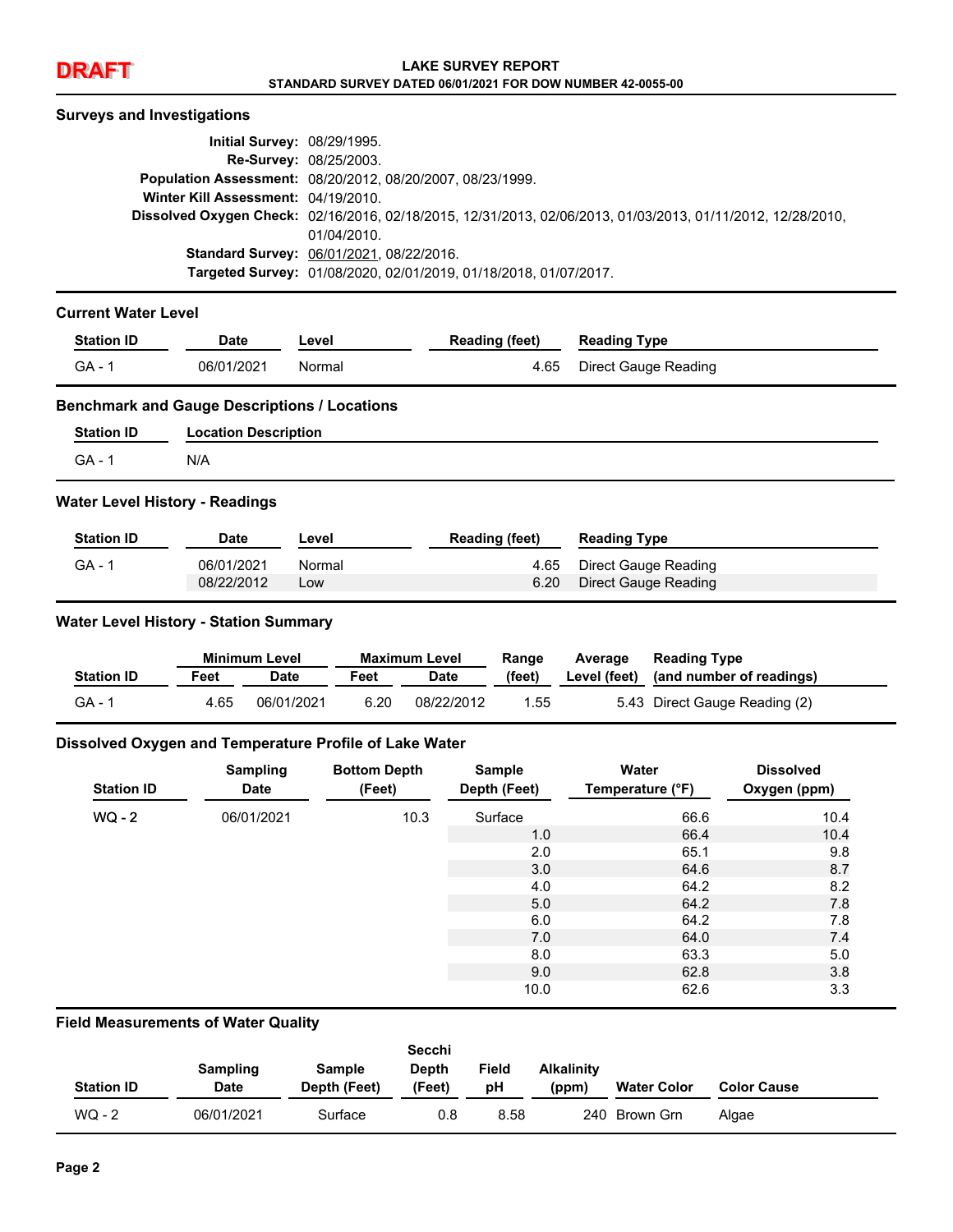#### **Net Catch Summary by Numbers for GN**

#### **Standard gill net sets**

| Number of Sets: 1          |  |
|----------------------------|--|
| First Set Date: 06/01/2021 |  |
| Last Lift Date: 06/02/2021 |  |
| Target Species: N/A        |  |

|            |                       |                   |                       |                                | Quartiles for Lake Class 42* |       |
|------------|-----------------------|-------------------|-----------------------|--------------------------------|------------------------------|-------|
| Abbr       | <b>Species</b>        | <b>Total Fish</b> | <b>Number Per Set</b> | 25%                            | 50%                          | 75%   |
| <b>BLB</b> | <b>Black Bullhead</b> | 90                | 90.00                 | 9.63                           | 39.75                        | 91.42 |
| WAE        | Walleye               | 61                | 61.00                 | 1.00                           | 2.50                         | 7.33  |
| <b>WTS</b> | <b>White Sucker</b>   |                   | 1.00                  | 0.50                           | 2.00                         | 7.44  |
| <b>YEP</b> | Yellow Perch          | $\mathcal{P}$     | 2.00                  | 3.00                           | 8.00                         | 26.50 |
|            |                       | Total Fish/Set:   | 154.00                | * Quartiles for Number Per Set |                              |       |

#### **Net Catch Summary by Weight for GN**

#### **Standard gill net sets**

|            |                       | <b>Total Weight</b>    | <b>Pounds</b> | Mean   |                             | Quartiles for Lake Class 42* |      |
|------------|-----------------------|------------------------|---------------|--------|-----------------------------|------------------------------|------|
| Abbr       | <b>Species</b>        | (Pounds)               | Per Set       | Weight | 25%                         | 50%                          | 75%  |
| <b>BLB</b> | <b>Black Bullhead</b> | 15.64                  | 15.64         | 0.17   | 0.18                        | 0.28                         | 0.49 |
| <b>WAE</b> | Walleye               | 81.29                  | 81.29         | 1.33   | 0.95                        | 1.58                         | 2.80 |
| <b>WTS</b> | <b>White Sucker</b>   | 1.40                   | 1.40          | 1.40   | 0.99                        | 1.78                         | 2.24 |
| YEP        | Yellow Perch          | 0.50                   | 0.50          | 0.25   | 0.14                        | 0.20                         | 0.28 |
|            |                       | Total Pounds Fish/Set: | 98.83         |        | * Quartiles for Mean Weight |                              |      |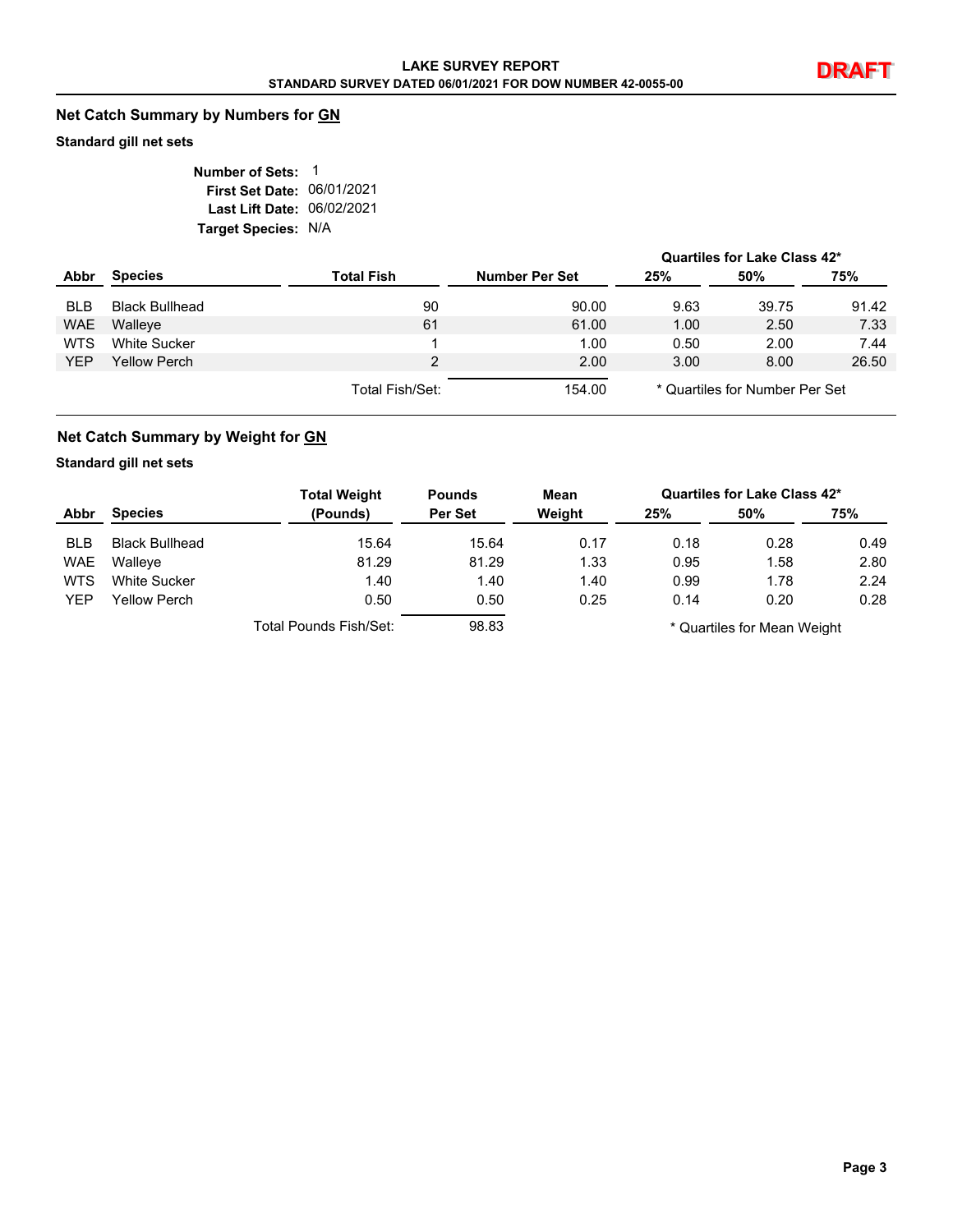#### **Net Catch Summary by Numbers for TN**

#### **Standard 3/4-in mesh, double frame trap net sets**

| Number of Sets: 6          |  |
|----------------------------|--|
| First Set Date: 06/01/2021 |  |
| Last Lift Date: 06/03/2021 |  |
| Target Species: N/A        |  |

|            |                       |                   |                |      | Quartiles for Lake Class 42*   |       |
|------------|-----------------------|-------------------|----------------|------|--------------------------------|-------|
| Abbr       | <b>Species</b>        | <b>Total Fish</b> | Number Per Set | 25%  | 50%                            | 75%   |
| BLB        | <b>Black Bullhead</b> | 223               | 37.17          | 2.20 | 17.30                          | 60.46 |
| <b>NOP</b> | Northern Pike         |                   | 0.17           | N/A  | N/A                            | N/A   |
| <b>WAE</b> | Walleye               | 59                | 9.83           | 0.40 | 0.86                           | 1.94  |
| <b>WTS</b> | <b>White Sucker</b>   |                   | 1.17           | 0.28 | 0.67                           | 2.20  |
|            |                       | Total Fish/Set:   | 48.33          |      | * Quartiles for Number Per Set |       |

#### **Net Catch Summary by Weight for TN**

#### **Standard 3/4-in mesh, double frame trap net sets**

|            |                       | <b>Total Weight</b>    | <b>Pounds</b> | Mean   | Quartiles for Lake Class 42* |      |      |
|------------|-----------------------|------------------------|---------------|--------|------------------------------|------|------|
| Abbr       | <b>Species</b>        | (Pounds)               | Per Set       | Weight | 25%                          | 50%  | 75%  |
| <b>BLB</b> | <b>Black Bullhead</b> | 44.09                  | 7.35          | 0.20   | 0.19                         | 0.30 | 0.50 |
| <b>NOP</b> | Northern Pike         | 2.48                   | 0.41          | 2.48   | N/A                          | N/A  | N/A  |
| <b>WAE</b> | Walleve               | 191.07                 | 31.85         | 3.24   | 0.59                         | 1.53 | 2.56 |
| <b>WTS</b> | <b>White Sucker</b>   | 17.55                  | 2.92          | 2.51   | 1.14                         | 1.79 | 2.50 |
|            |                       | Total Pounds Fish/Set: | 42.53         |        | * Quartiles for Mean Weight  |      |      |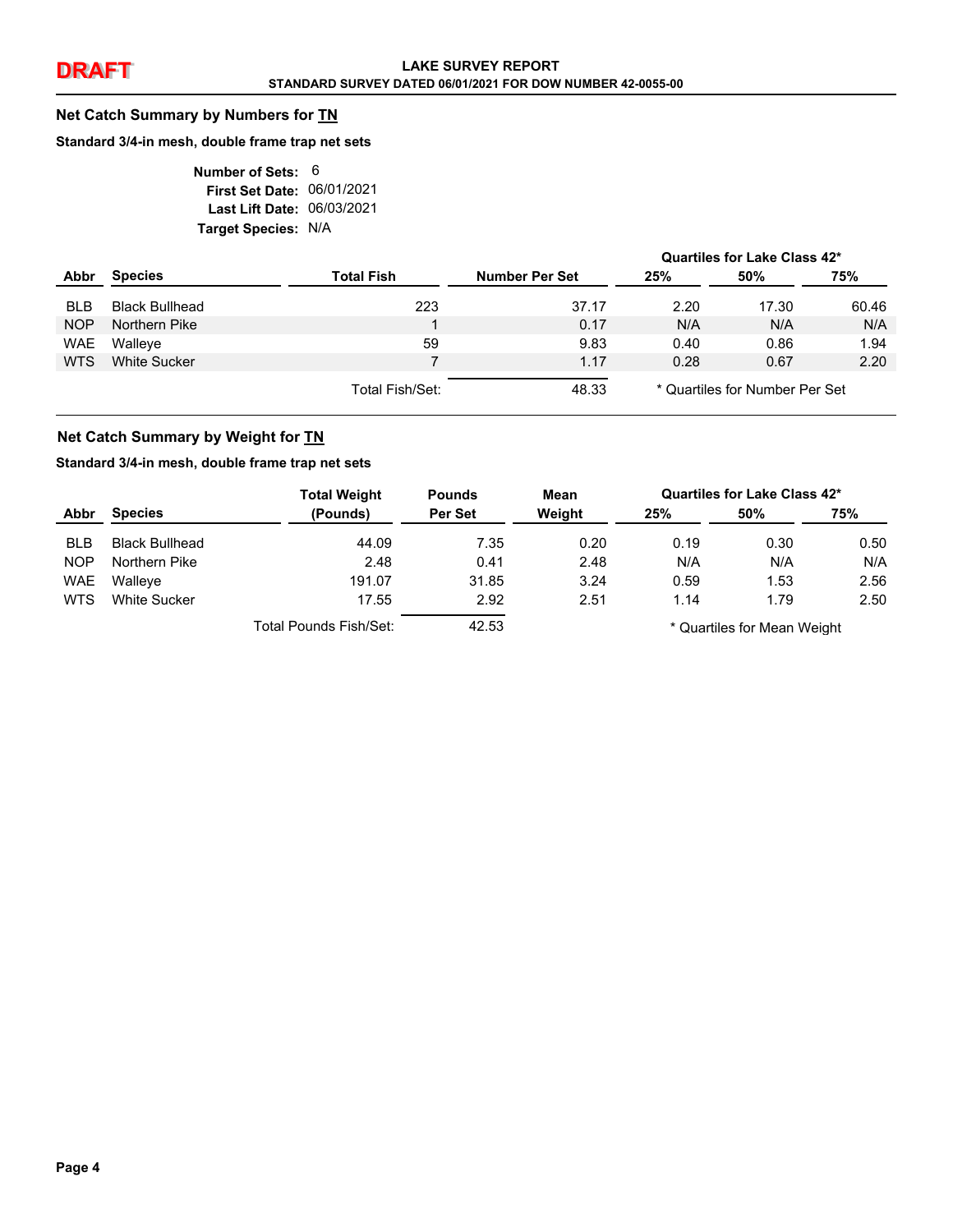#### **Length Frequency Distribution for GN**

#### **Standard gill net sets**

(Field work conducted between 06/01/2021 and 06/02/2021)

|                | <b>BLB</b>     | <b>WAE</b> | <u>WTS</u> | YEP  |
|----------------|----------------|------------|------------|------|
| < 3.00         |                |            |            |      |
| $3.00 - 3.49$  |                |            |            |      |
| $3.50 - 3.99$  |                |            |            |      |
| 4.00 - 4.49    |                |            |            |      |
| $4.50 - 4.99$  |                |            |            |      |
| $5.00 - 5.49$  | 1              |            |            |      |
| $5.50 - 5.99$  | 2              |            |            |      |
| $6.00 - 6.49$  | 7              |            |            |      |
| $6.50 - 6.99$  | 41             |            |            |      |
| $7.00 - 7.49$  | 37             |            |            |      |
| 7.50 - 7.99    | 2              |            |            |      |
| $8.00 - 8.49$  | $\overline{a}$ |            |            | 2    |
| $8.50 - 8.99$  |                |            |            |      |
| $9.00 - 9.49$  |                |            |            |      |
| $9.50 - 9.99$  |                |            |            |      |
| 10.00 - 10.49  |                |            |            |      |
| 10.50 - 10.99  |                |            |            |      |
| 11.00 - 11.49  |                |            |            |      |
| 11.50 - 11.99  |                |            |            |      |
| 12.00 - 12.99  |                | 1          |            |      |
| 13.00 - 13.99  |                | 10         |            |      |
| 14.00 - 14.99  | -              | 26         |            |      |
| 15.00 - 15.99  |                | 9          | 1          |      |
| 16.00 - 16.99  |                | 1          |            |      |
| 17.00 - 17.99  |                | 2          |            |      |
| 18.00 - 18.99  |                | 3          |            |      |
| 19.00 - 19.99  |                | 6          |            |      |
| 20.00 - 20.99  |                | 3          |            |      |
| 21.00 - 21.99  |                | -          |            |      |
| 22.00 - 22.99  |                |            |            |      |
| 23.00 - 23.99  |                |            |            |      |
| 24.00 - 24.99  |                |            |            |      |
| 25.00 - 25.99  |                |            |            |      |
| 26.00 - 26.99  |                |            |            |      |
| 27.00 - 27.99  |                |            |            |      |
| 28.00 - 28.99  |                |            |            |      |
| 29.00 - 29.99  |                |            |            |      |
| 30.00 - 30.99  |                |            |            |      |
| 31.00 - 31.99  |                |            |            |      |
| 32.00 - 32.99  |                |            |            |      |
| 33.00 - 33.99  |                |            |            |      |
| 34.00 - 34.99  |                |            |            |      |
| 35.00 - 35.99  |                |            |            |      |
| $=$ > 36.00    |                |            |            |      |
|                |                |            |            |      |
|                | <u>BLB</u>     | <b>WAE</b> | WTS        | YEP  |
| Total          | 90             | 61         | 1          | 2    |
| Min. Length    | 5.31           | 12.99      | 15.00      | 8.11 |
| Max. Length    | 7.76           | 20.71      | 15.00      | 8.27 |
| Mean Length    | 6.88           | 15.59      | 15.00      | 8.19 |
| # Measured     | 90             | 61         | 1          | 2    |
| No Lengths for | 0              | 0          | 0          | 0    |

**Note:** Unless all fish were measured in the catch, totals shown for some length-frequency distributions may differ from the total number of fish in the catch, due to rounding of fractions used in the estimation of length frequency from a subsample of measured fish.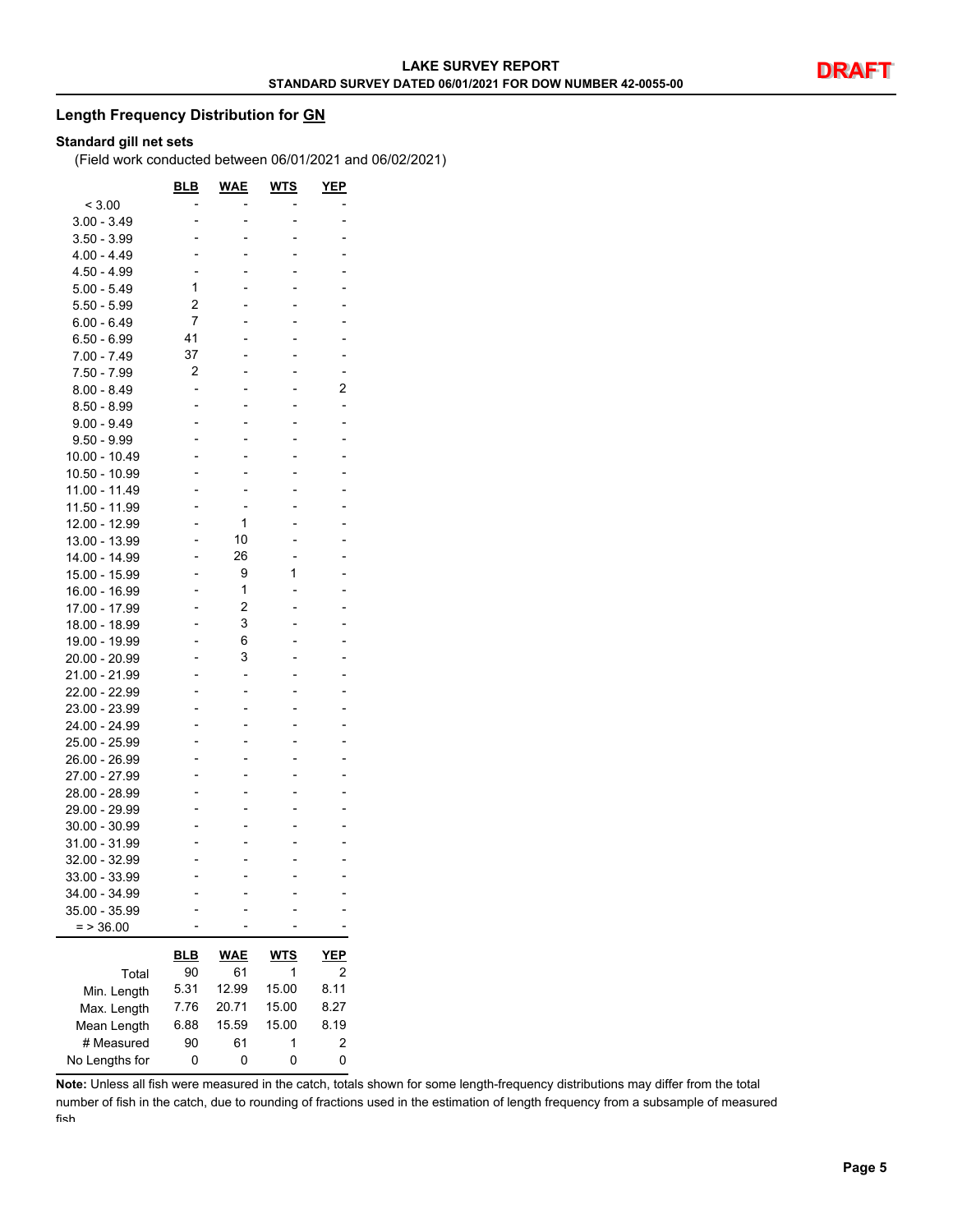#### **Length Frequency Distribution for TN**

#### **Standard 3/4-in mesh, double frame trap net sets**

(Field work conducted between 06/01/2021 and 06/03/2021)

|               | BLB            | <b>NOP</b> | WAE        | WTS        |
|---------------|----------------|------------|------------|------------|
| < 3.00        |                |            |            |            |
| $3.00 - 3.49$ |                |            |            |            |
| 3.50 - 3.99   |                |            |            |            |
| $4.00 - 4.49$ |                |            |            |            |
| 4.50 - 4.99   |                |            |            |            |
| $5.00 - 5.49$ |                |            |            |            |
| 5.50 - 5.99   | 1              |            |            |            |
| $6.00 - 6.49$ | 7              |            |            |            |
| $6.50 - 6.99$ | 79             |            |            |            |
| 7.00 - 7.49   | 109            |            |            |            |
| 7.50 - 7.99   | 18             |            |            |            |
| $8.00 - 8.49$ | 5              |            |            |            |
| $8.50 - 8.99$ | $\overline{a}$ |            |            |            |
| $9.00 - 9.49$ | 1              |            |            |            |
| $9.50 - 9.99$ | 1              |            |            |            |
| 10.00 - 10.49 |                |            |            |            |
| 10.50 - 10.99 |                |            |            |            |
| 11.00 - 11.49 | 1              |            |            |            |
| 11.50 - 11.99 |                |            |            |            |
| 12.00 - 12.99 |                |            |            |            |
| 13.00 - 13.99 |                |            | 2          |            |
| 14.00 - 14.99 |                |            | 3          | 1          |
| 15.00 - 15.99 |                |            | 1          | 1          |
| 16.00 - 16.99 |                |            |            |            |
| 17.00 - 17.99 |                |            |            |            |
| 18.00 - 18.99 |                |            | 2          | 2          |
| 19.00 - 19.99 |                |            | 4          | 3          |
| 20.00 - 20.99 |                |            | 18         | -          |
| 21.00 - 21.99 |                |            | 10         |            |
| 22.00 - 22.99 |                | 1          | 9          |            |
| 23.00 - 23.99 |                |            | 8          |            |
| 24.00 - 24.99 |                |            |            |            |
| 25.00 - 25.99 |                |            | 1          |            |
| 26.00 - 26.99 |                |            |            |            |
| 27.00 - 27.99 |                |            | 1          |            |
| 28.00 - 28.99 |                |            |            |            |
| 29.00 - 29.99 |                |            |            |            |
| 30.00 - 30.99 |                |            |            |            |
| 31.00 - 31.99 |                |            |            |            |
| 32.00 - 32.99 |                |            |            |            |
| 33.00 - 33.99 |                |            |            |            |
| 34.00 - 34.99 |                |            |            |            |
| 35.00 - 35.99 |                |            |            |            |
| $=$ > 36.00   |                |            |            |            |
|               |                |            |            |            |
|               | BLB            | <u>NOP</u> | <b>WAE</b> | <u>WTS</u> |
| Total         | 222            | 1          | 59         | 7          |
| Min. Length   | 5.71           | 22.80      | 13.46      | 14.76      |
| Max. Length   | 11.10          | 22.80      | 27.60      | 19.69      |
| Mean Length   | 7.17           | 22.80      | 20.77      | 17.93      |
| # Measured    | 149            | 1          | 59         | 7          |

74

0

0

0

**Note:** Unless all fish were measured in the catch, totals shown for some length-frequency distributions may differ from the total number of fish in the catch, due to rounding of fractions used in the estimation of length frequency from a subsample of measured fish.

No Lengths for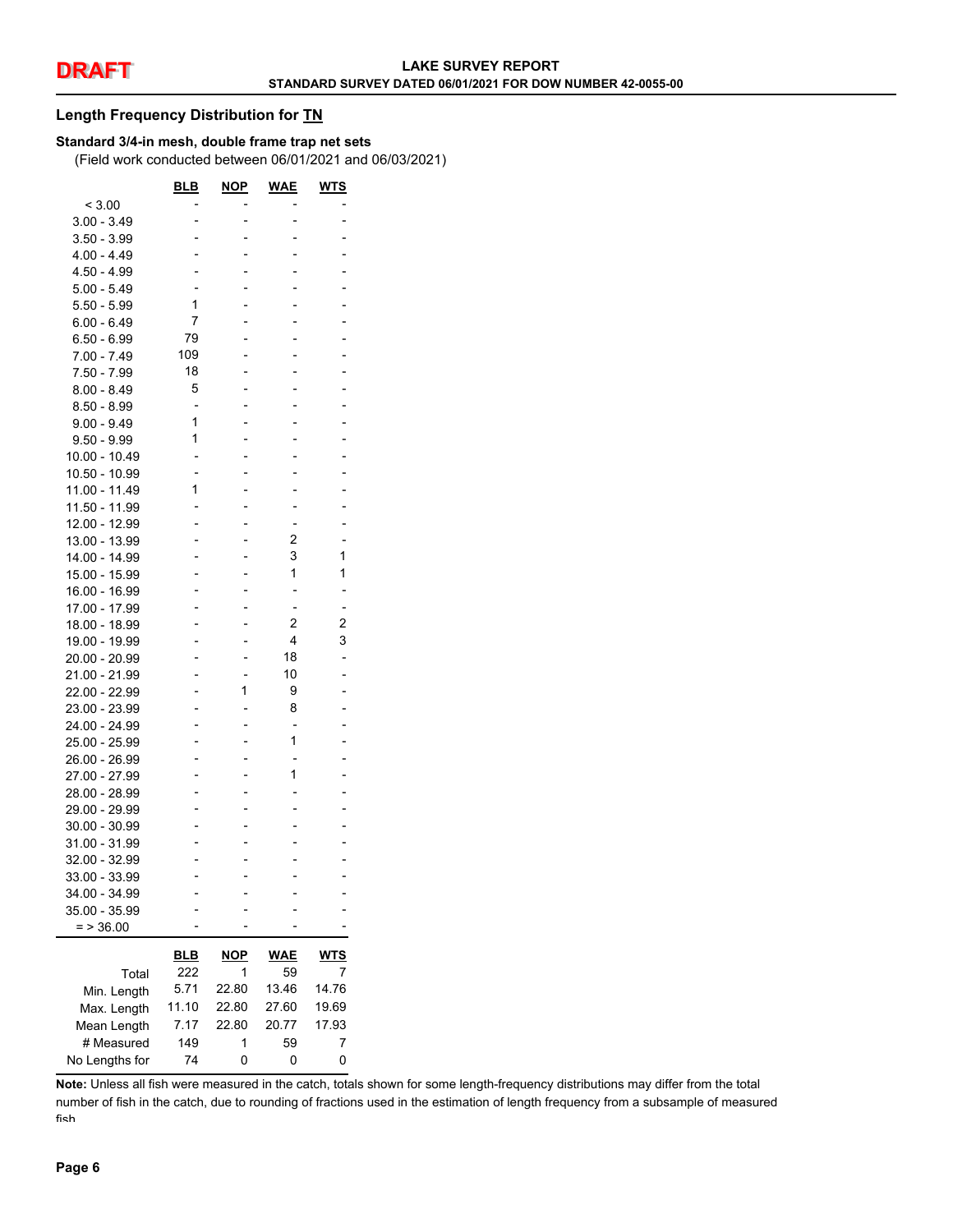**Approval Dates And Notices**

Date Approved By Windom Area Fisheries Supervisor:

Date Approved By Southern Region Fisheries Manager:

**This DRAFT VERSION of the Lake Survey Report contains preliminary data (as of 06/04/2021), and is therefore subject to change at any time.**



Minnesota Department of Natural Resources

By accepting the data in this report, the user agrees the data will be used for personal benefit and not for profit. Any other uses or publication of the data needs the consent of the Department. The Minnesota Department of Natural Resources assumes no responsibility for actual or consequential damage incurred as a result of any user's reliance on the data.

Lake Survey Report revision: 20210209-RJE. Data Date: 06/04/2021 at 7:32 am .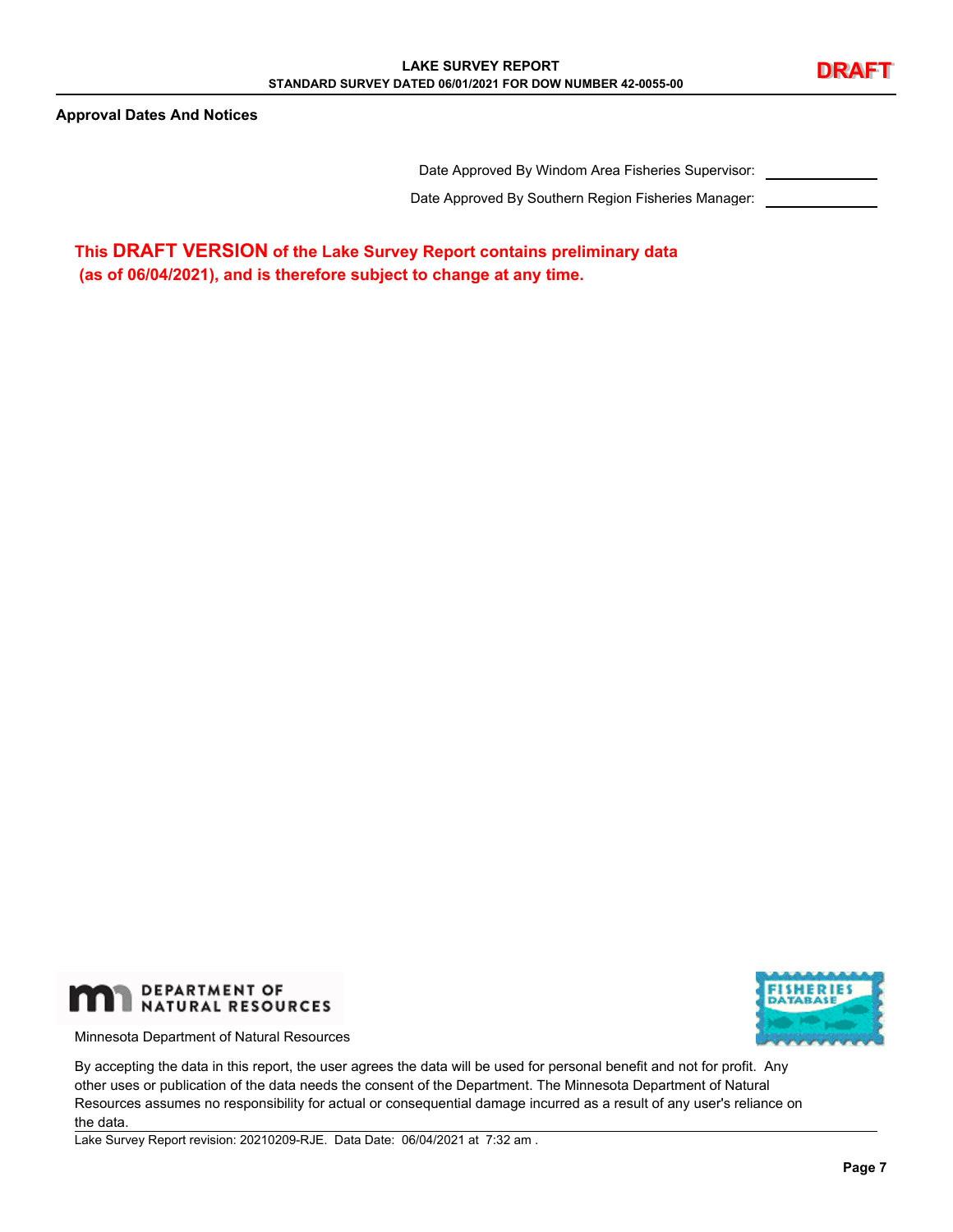(*This page is intentionally blank*)

(*This page is intentionally blank*)